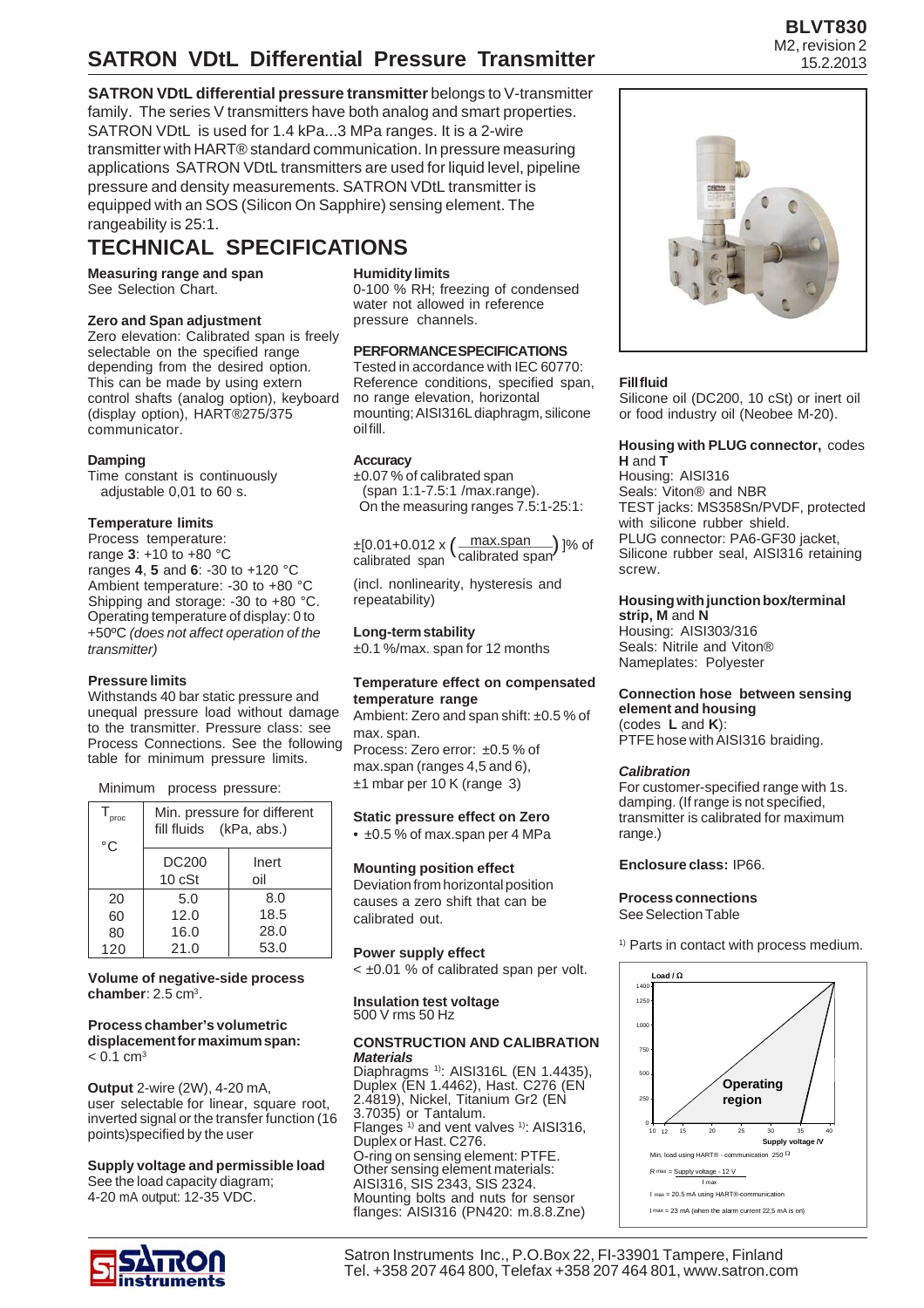## **Electrical connections**

Housing with PLUG connector, **H** and **T :** PLUG connector, connector type DIN 43650 model AF; Pg9 gland for cable; wire cross-section 0.5 to 1.5 mm<sup>2</sup>.

Housing with junction box/terminal strip**, M** and **N:** Inlet M20x1.5, 1/2-NPT; screw terminals for 0.5 to 2.5 mm2 wires

# **Product Certifications**

## **European Directive Information**

#### **Electro Magnetic Compatibility (EMC directive 2004/108/EC)** All differential pressure transmitters

## **Atex Directive (94/9/EC)**

Satron Instruments Inc. complies with the ATEX Directive.

## **European Pressure Equipment Directive (PED) (97/ 23/EC)**

All Differential Pressure Transmitters : - Sound Engineering Practice

# **Hazardous Locations Certifications**

## **European Certifications**

ATEX Intrinsic Safety

Certification No. : DNV-2007-OSL-ATEX- 1346X

 $\langle E_{\mathbf{X}} \rangle$  II 1 GD T135°C EEx ia II C T4 -20°C  $\leq$  Tamb  $\leq$  50°C  $\langle \mathbf{F}_{\mathbf{X}} \rangle$  II 2 GD T135°C EEx ia II C T4 -20°C  $\leq$  Tamb  $\leq$  50°C

Input Parameters :  $U_i = 28$  V l<sub>i</sub> = 93 mA  $P_i = 0.651 W$  $\mathrm{C_{i}}$  = 5 nF  $L_i = 0.2$  mH

# **Special Conditions for Safe Use (X) :**

The enclosure with plastic window and the plastic DIN43650 connector must not be installed in potentially explosive atmosphere requiring category 1 apparatus. The non-conducting surface of the sensor element may be charged by the flow of non-conducting media, so there may be electrosatic hazard with IIC-gases. These units should be marked 2 GD.

The equipment shall be installed and connected according to the manufacturers instructions.



## **Weight (kg):**

See the table; add 0,6 kg for transmitter with screwed cap housing and 0,7 kg for housing with display.

|                          | <b>Extension code</b> |            |           |             |  |  |
|--------------------------|-----------------------|------------|-----------|-------------|--|--|
| Type                     |                       |            |           | ุค          |  |  |
| Ax, Dx, JX* 9.2<br>$SA*$ |                       | 9.6<br>7.2 | 10<br>7.7 | 10.4<br>8.1 |  |  |

\* process connection code

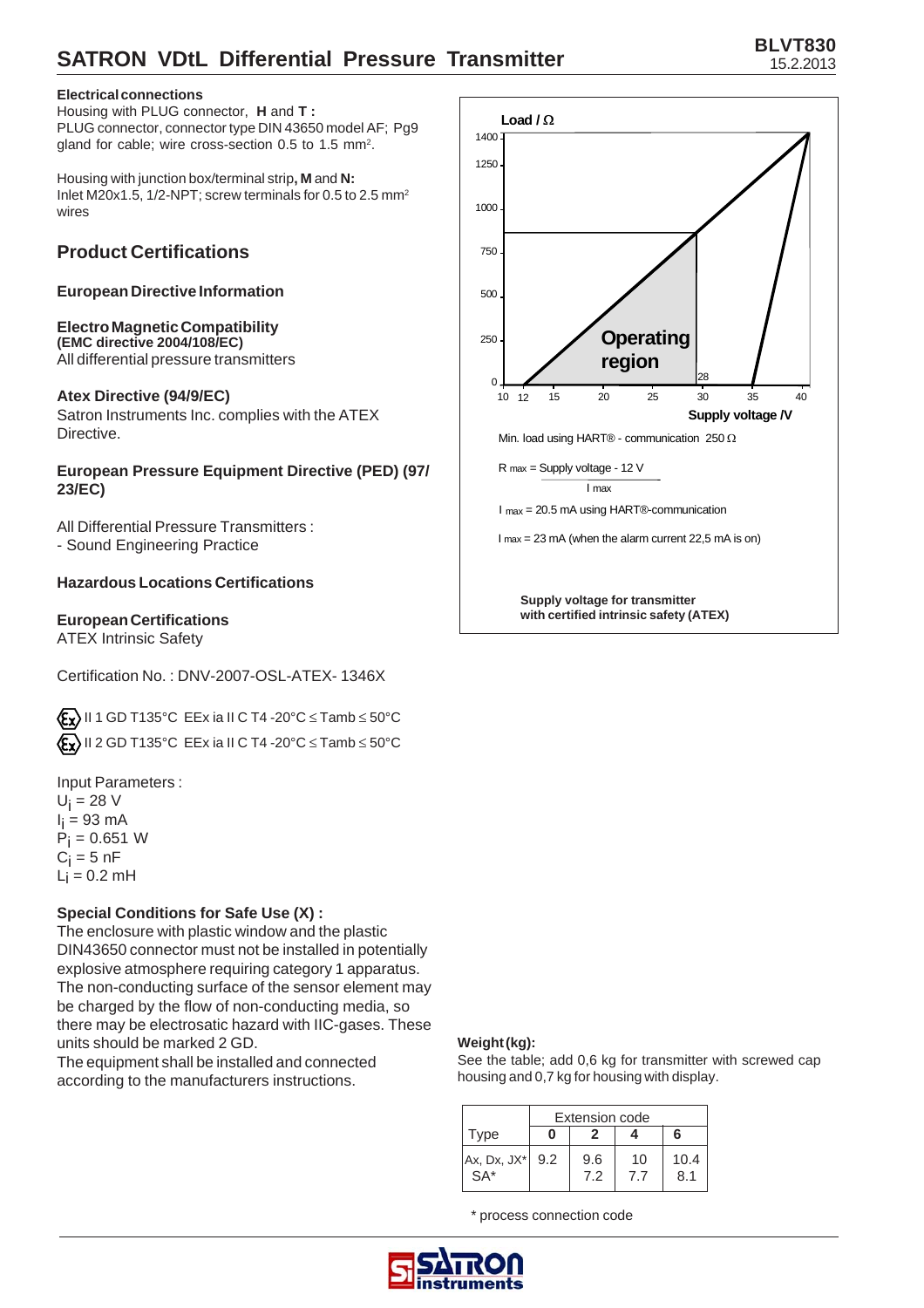**BLVT830** 15.2.2013



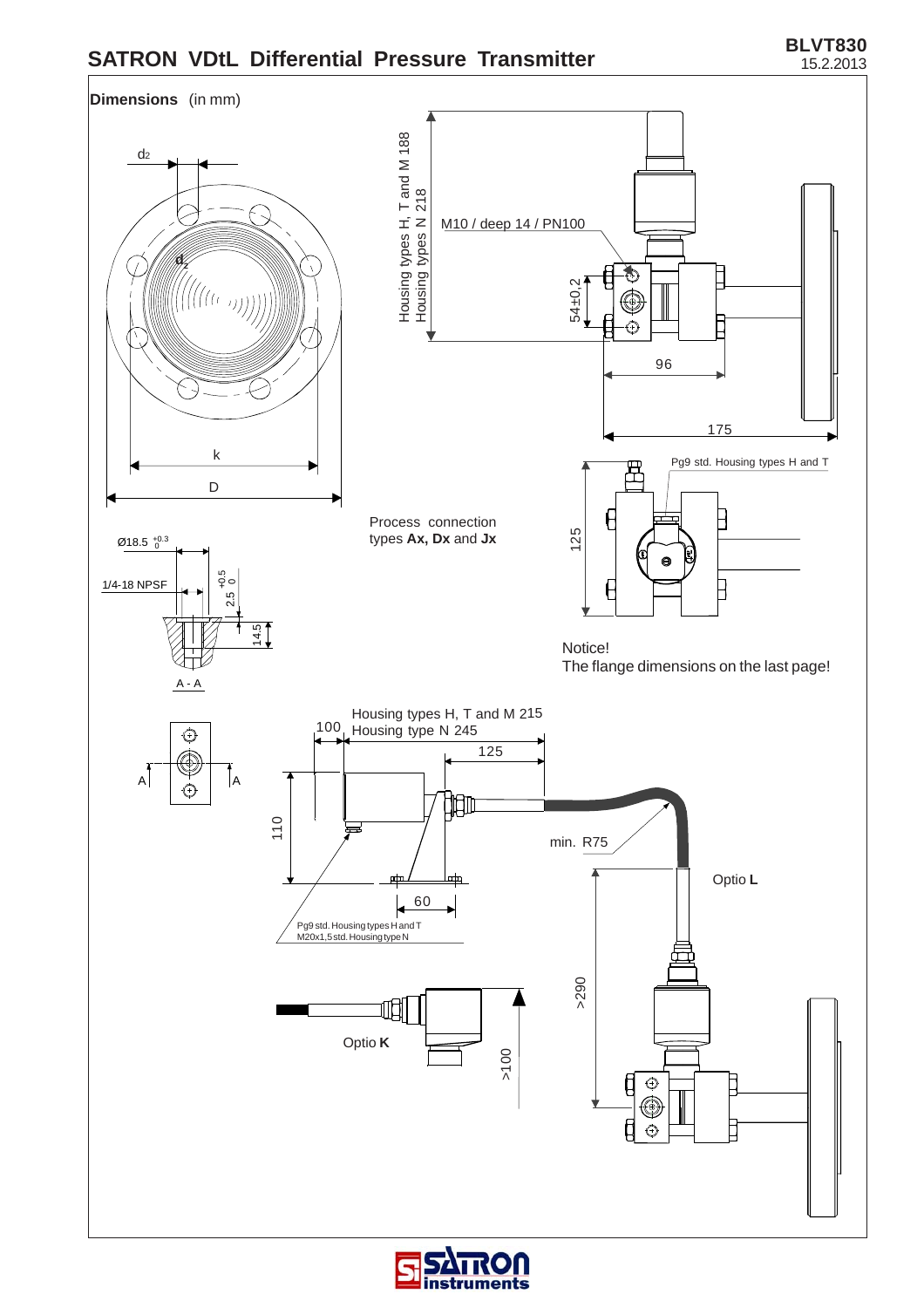### **BLVT830** 15.2.2013



**struments**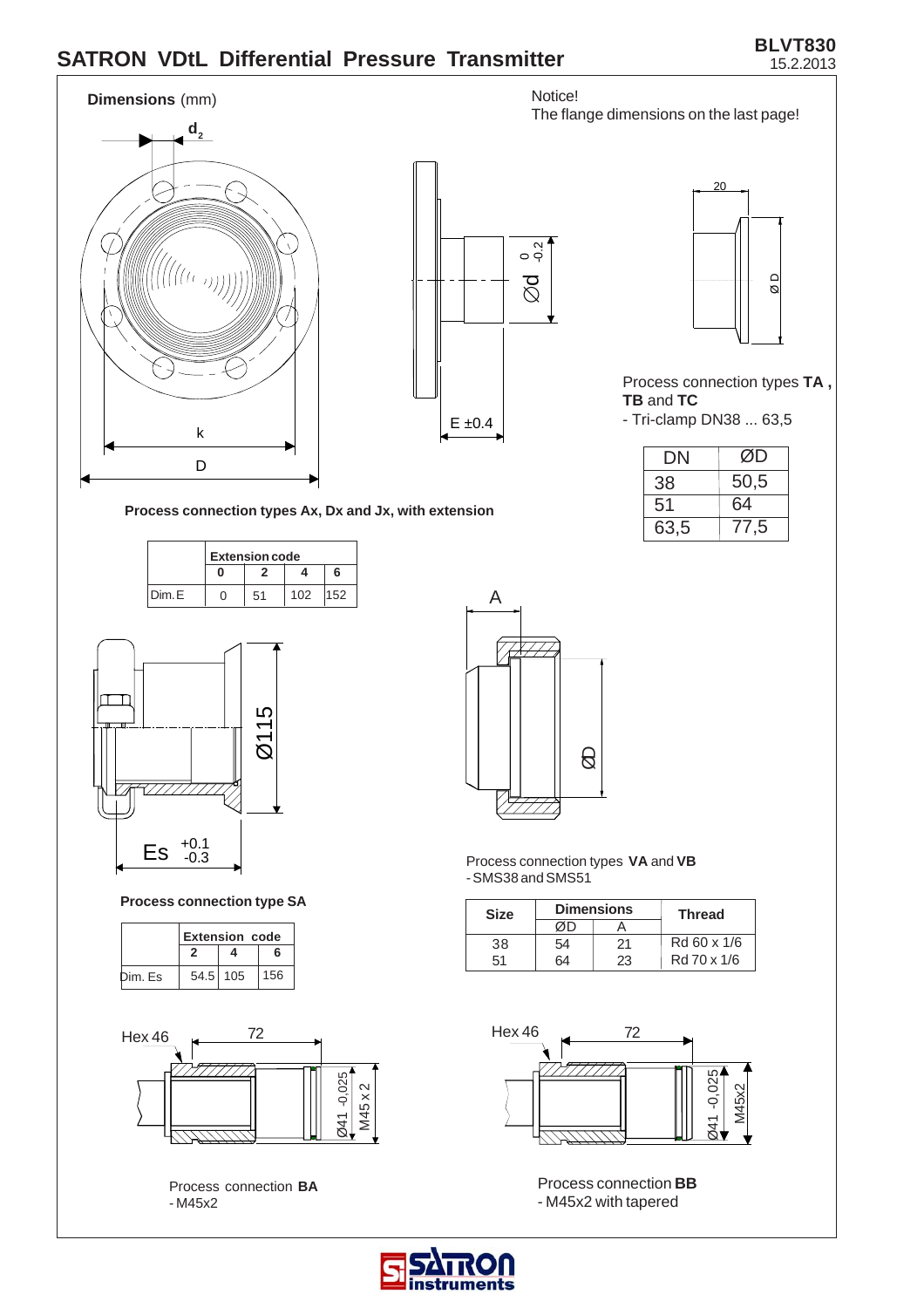



![](_page_4_Picture_3.jpeg)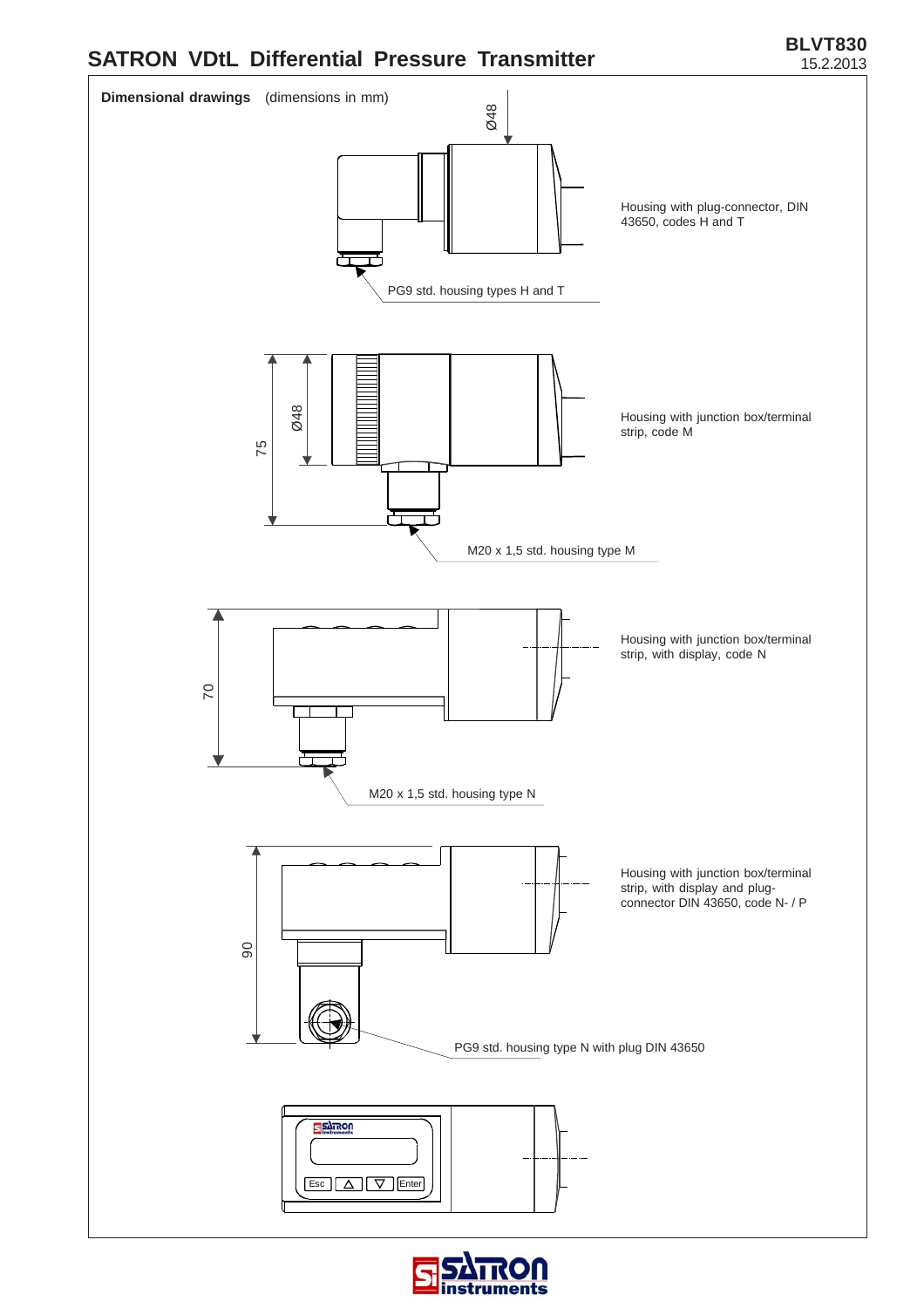![](_page_5_Figure_2.jpeg)

![](_page_5_Picture_3.jpeg)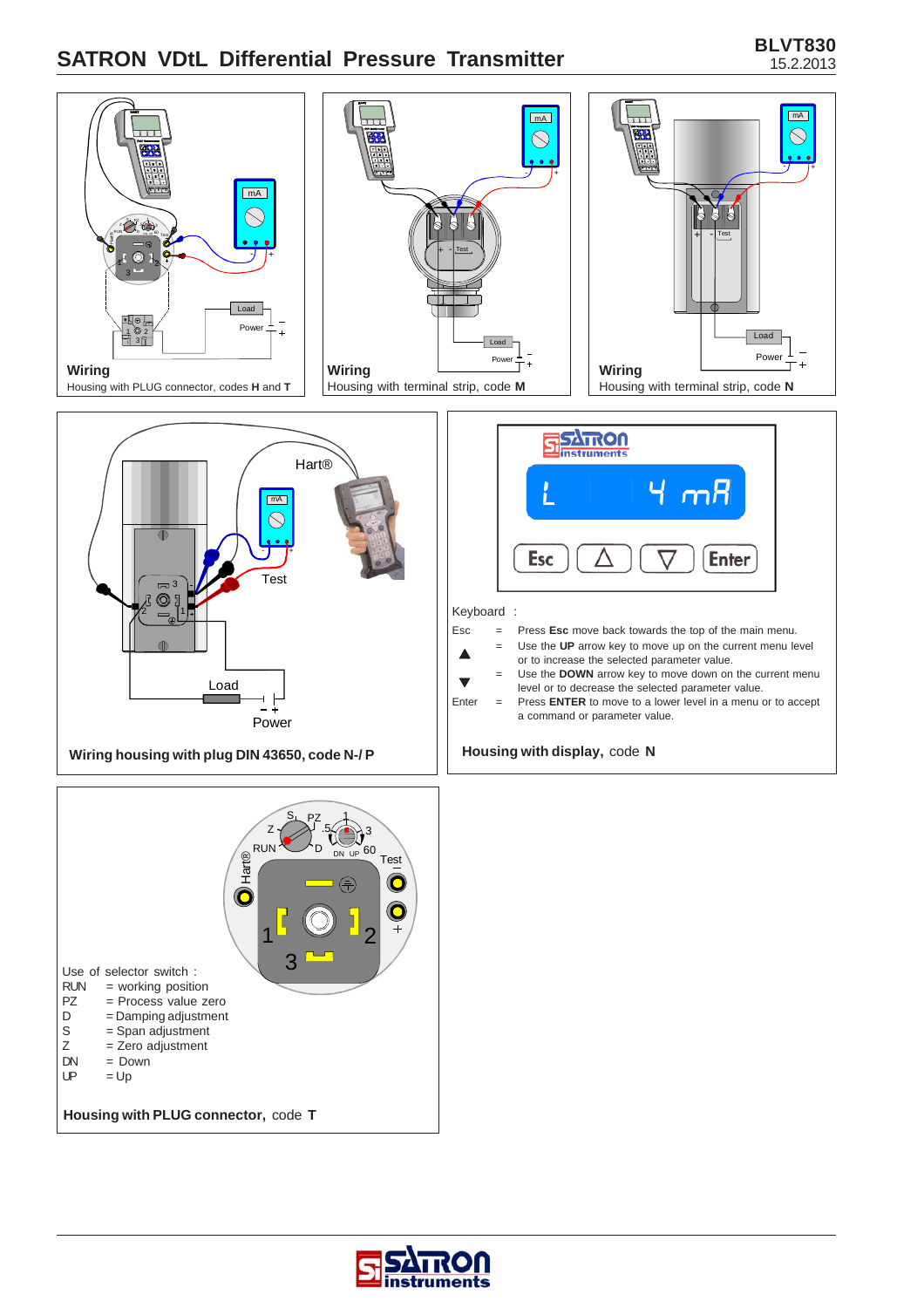## **Selection Chart SATRON VDtL Differential Pressure Transmitter**

| JEIEULIUII UIIAI l<br>Differential Pressure Transmitter<br>VDtL                                                                                                                                                                                                                                                                                                                                                                                               |                                                                                                                                                                                                                                                                                       |                                                                                                                                                                                                                                                   |
|---------------------------------------------------------------------------------------------------------------------------------------------------------------------------------------------------------------------------------------------------------------------------------------------------------------------------------------------------------------------------------------------------------------------------------------------------------------|---------------------------------------------------------------------------------------------------------------------------------------------------------------------------------------------------------------------------------------------------------------------------------------|---------------------------------------------------------------------------------------------------------------------------------------------------------------------------------------------------------------------------------------------------|
| Adjustability $( \pm )$<br>Span, min.<br>1,4 kPa (14 mbar)<br>3<br>4<br>4 kPa (40 mbar)<br>5<br>26,5 kPa (265 mbar)<br>6<br>145 kPa (1,45 bar)                                                                                                                                                                                                                                                                                                                | Span, max.<br>35 kPa (350 mbar)<br>100 kPa (1000 mbar)<br>500 kPa (5000 mbar)<br>3 MPa (30 bar)                                                                                                                                                                                       | <b>Measuring range</b><br>-35+35 kPa (-350+350 mbar)<br>$-100+100$ kPa $(-1000+1000$ mbar)<br>$-500+500$ kPa $(-5000+5000$ mbar)<br>$-3+3$ MPa $(-30+30$ bar)                                                                                     |
| S<br>Output                                                                                                                                                                                                                                                                                                                                                                                                                                                   | 4-20mA DC/HART <sup>®</sup> -protocol                                                                                                                                                                                                                                                 |                                                                                                                                                                                                                                                   |
| <b>Process connections</b><br>DN50 PN40 ISO 2084-1974<br>DB<br>DC<br>DN80 PN40 ISO 2084-1974<br>DD<br>DN100 PN40 ISO 2084-1974<br>JA<br>JIS 10K 50 JIS B 2220<br>JB<br>JIS 40K 50 JIS B 2220<br>JC<br><b>JIS 10K 80 JIS B 2220</b><br>JD<br>JIS 40K 80 JIS B 2220                                                                                                                                                                                             | JIS 10K 100 JIS B 2220<br>JE<br>JF<br>JIS 40K 100 JIS B 2220<br>AC<br>ANSI 2" 150 lbs ANSI B16-5<br>ANSI 2" 300 lbs ANSI B16-5<br>AD.<br>AE<br>ANSI 3" 150 lbs ANSI B16-5<br>AF<br>ANSI 3" 300 lbs ANSI B16-5<br>ANSI 4" 150 lbs ANSI B16-5<br>AG<br>ANSI 4" 300 lbs ANSI B16-5<br>AH | ΤA<br>Tri-clamp DN38 PN40 ISO 2852<br>TB<br>Tri-clamp DN51 PN40 ISO 2852<br>ТС<br>Tri-clamp DN63.5 PN40 ISO 2852<br>SA<br>Sandvik DN70 PN64<br>VA<br><b>SMS 38</b><br>VB.<br><b>SMS 51</b><br>BA<br>M45x2 PN160<br>BB<br>M45x2 PN160 with tapered |
| <b>Extension length/mm</b><br>2<br>4<br>6                                                                                                                                                                                                                                                                                                                                                                                                                     | Process connections DC, AE and AF<br>0<br>51<br>102<br>152                                                                                                                                                                                                                            | Process connection SA<br>54.5<br>105<br>156                                                                                                                                                                                                       |
| Wetted materials<br>(-)-flange<br>Code Material<br>$\overline{2}$<br>AISI316L<br>1<br>3<br>$\overline{\mathbf{2}}$<br>Hast.C 276<br>3<br>5<br>6<br>8                                                                                                                                                                                                                                                                                                          | (-)-diaphragm<br>(+)diaphragm<br>Code Material<br>Material<br>Code<br>AISI316L/317L 2<br>2<br>Nickel (*)<br>3<br>AISI316L<br>Hast.C 276<br>3<br>5<br>Tantalum<br>Hast. C276<br>8<br>Tantalum<br>8<br>Duplex<br>Titanium Gr2 (*)<br>Duplex (EN 1.4462)                                 | <b>Extension</b><br>(-)diaphragm coating<br>Code<br>Material<br>Code<br>Material<br><b>AISI316L</b><br>qold/Rhodium<br>9<br>Hast.C 276<br>(Do not enter<br>code if diaphragm<br>Duplex<br>not coated)                                             |
| <b>Fill fluid</b><br>(-)-side process<br>connection                                                                                                                                                                                                                                                                                                                                                                                                           | S Silicone oil<br>D M10, PN100, ranges 3 to 6, IEC 61518.<br>U 7/16-20 UNF, PN100, ranges 3, 4, and 5 only.<br>F Screwed flange adapters, PN100, IEC 61518.                                                                                                                           | A Oil for food Industry (Neobee M-20)<br><b>G</b> Inert oil<br>V Connection through hydraulic seal (not recommended for ranges 3 and 4).                                                                                                          |
| т<br>М<br>N                                                                                                                                                                                                                                                                                                                                                                                                                                                   | <b>Housing type</b><br>H Housing with PLUG-connector, DIN43650, no display, inlet PG9<br>Housing with junction box/terminal strip, no display, inlet M20x1,5<br>Housing with junction box/terminal strip, with display, inlet M20x1,5<br>Explosion proof 0<br>No explosion proof      | Housing with PLUG-connect.with manual adjust, DIN43650, no display, inlet PG9, no ATEX<br>Atex Intrinsic Safety, $\langle \xi \chi \rangle$ II 1 GD T135°C (**)<br>1                                                                              |
|                                                                                                                                                                                                                                                                                                                                                                                                                                                               |                                                                                                                                                                                                                                                                                       |                                                                                                                                                                                                                                                   |
|                                                                                                                                                                                                                                                                                                                                                                                                                                                               |                                                                                                                                                                                                                                                                                       |                                                                                                                                                                                                                                                   |
| <b>Process coupling</b><br><b>Material</b><br>2<br>AISI316L (EN 1.4404)<br><b>0</b> No coupling<br><b>A</b> With coupling<br>3<br>Hast.C276 (EN 2.4819)<br>Duplex (EN 1.4462)<br>8<br>Process thread<br>Thread type<br>Code<br>on flange adapter<br>Type<br>straight R thread<br>R<br>(only specify for<br>N<br>NPS thread                                                                                                                                    | Thread size<br>Code Size<br>1/4<br>2<br>3<br>3/8                                                                                                                                                                                                                                      |                                                                                                                                                                                                                                                   |
| (-)-side<br>taper R thread<br>Ρ<br>process conn. F)<br>т<br>NPT thread                                                                                                                                                                                                                                                                                                                                                                                        | 1/2<br>4                                                                                                                                                                                                                                                                              |                                                                                                                                                                                                                                                   |
| $N$ 1/2 NPT<br>Special size of electrical inlet<br><b>Special features</b><br>Special electronics (specify only if housing connected with hose to sensing element)<br>- connecting cable with protection hose<br>L Hose protected with PTFE/AISI316 braiding, straight                                                                                                                                                                                        | <b>Plug DIN 43650</b><br>G Pg13.5<br>P.                                                                                                                                                                                                                                               |                                                                                                                                                                                                                                                   |
| K Hose protected with PTFE/AISI316 braiding, angle of 90°<br>Length of cable between sensing element and housing<br>(specify only if housing connected with cable to sensing element)<br>2 m cable<br>3 m cable<br>2<br>3<br>Mounting parts for remote electronics for Ø51 mm tube<br>No mounting parts 1 Mounting parts                                                                                                                                      | etc. $(max. 10 m)$                                                                                                                                                                                                                                                                    |                                                                                                                                                                                                                                                   |
| <b>Documentation</b>                                                                                                                                                                                                                                                                                                                                                                                                                                          |                                                                                                                                                                                                                                                                                       |                                                                                                                                                                                                                                                   |
| <b>Calibration Certificate</b>                                                                                                                                                                                                                                                                                                                                                                                                                                | AE English                                                                                                                                                                                                                                                                            |                                                                                                                                                                                                                                                   |
| Installation and Operating Instructions<br><b>Material Certificates</b>                                                                                                                                                                                                                                                                                                                                                                                       | <b>IF</b> Finnish<br>IE.<br>English                                                                                                                                                                                                                                                   |                                                                                                                                                                                                                                                   |
| 0<br>No material certificate<br>Raw materials certificate without appendices, in accordance with SFS-EN 10204-2.1 (DIN 50049-2.1) standard<br>MC <sub>1</sub><br>MC <sub>2</sub><br>Raw materials certificate for wetted parts with appendices, in accordance with SFS-EN 10204-2.2 (DIN 50049-2.2) standard<br>MC <sub>3</sub><br>Raw materials certificate for wetted parts with appendices, in accordance with SFS-EN 10204-3.1B (DIN 50049-3.1B) standard | $(*)$ = only with flange                                                                                                                                                                                                                                                              | (**) = Housing H and N : $\langle \mathbf{E} \rangle$ II 2 GD T135°C                                                                                                                                                                              |

![](_page_6_Picture_3.jpeg)